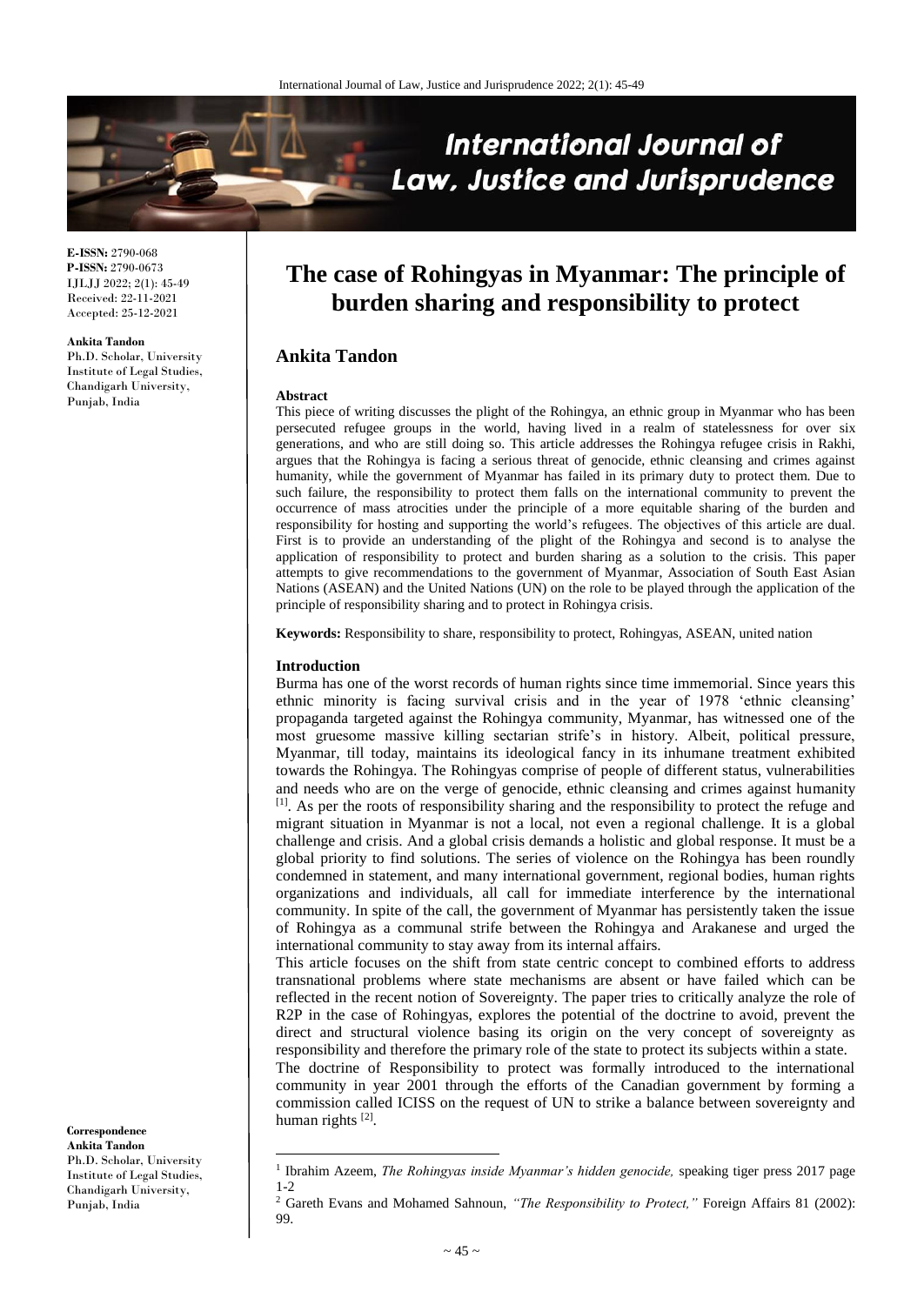Thus the paper discusses the essence of sovereignty, the dual responsibility of sovereignty which is the very bases of R2P. According to the original report of the commission R2P takes into account three elements: The responsibility to prevent, to react and finally to rebuild. As per the advocators of R2P the responsibility to prevent is the crucial element of the doctrine which look into the root causes of the conflict that leads the people to atrocities or any type of danger. The responsibility to react provide for taking measures to avoid human suffering even the humanitarian intervention and other coercive actions can be taken which makes it controversial but it provide so only after exhausting all possible means within the state and international level. Lastly, the responsibility to rebuild requires the international community to provide full assistance after the conflict to help states rebuild its capacity for its sustenance as well put in place the measures to avoid reoccurrence of any such conflict <sup>[3]</sup>. Most importantly the document provide for redefinition of sovereignty to realize human rights and to uplift the veil of so called sovereignty and stop the atrocities within the state. Acceptance of sovereignty as responsibility is necessary for proper implementation of R2P worldwide.

# **Evolution of responsibility to protect and burden sharing**

Two cases in particular from the 1990s served as the impetus for a new debate on the legitimacy of intervention for humanitarian purposes. The late and half-hearted action by the international community during the genocide in Rwanda in 1994 led to much soul-searching on the part of international organizations and individual states about how to protect civilians in the future. Yet, the 1999 NATO bombing of Serbia, designed to prevent ethnic cleansing in Kosovo, occurred without Security Council authorization and created damaging divisions within the international community about the conditions under which force should be used. The challenge was taken by the International Commission on Intervention and State Sovereignty (ICISS), set up by the Canadian Government, which at the end of 2001 issued a report entitled The Responsibility to Protect (ICISS 2001). The core of the Commission's argument was twofold. First, it posited that contemporary sovereignty is no longer merely about undisputed control over territory, but rather a conditional right dependent upon a state's respect for a minimum standard of human rights. For the Commission, it logically followed that intervention is permissible – and an integral part of sovereignty - if it is aimed at protecting civilians from mass violations of their human rights. Second, the Commissioners insisted that the R2P required a framework broader than crisis response. The international community also had a responsibility to prevent such crimes from occurring, and to rebuild societies emerging from conflict. In Paragraph 203 of the Report of the United Nations Secretary General on High-Level panel meeting on threats, challenges and change (HLP Report, 2004), R2P is referred as an 'emerging norm.' The most remarkable development of R2P happened in 2005, whereby R2P was unanimously endorsed by 191 Head of States in the World Summit 2005 (United Nations, 2005). Paragraph 138 of the World Summit Outcome Document 2005 states that individual State has the responsibility to protect its

 $\overline{\phantom{a}}$ 

populations from genocide, war crimes, ethnic cleansing and crimes against humanity, and the international community should encourage and help States to exercise this responsibility. Paragraph 139 lays down the international community, through the United Nations, also has the responsibility to use appropriate diplomatic, humanitarian and other peaceful means, in accordance with Chapters VI and VIII of the Charter, to help to protect populations from genocide, war crimes, ethnic cleansing and crimes against humanity. In this context, we are prepared to take collective action, in a timely and decisive manner, through the Security Council, in accordance with the Charter, including Chapter VII, on a case-by-case basis and in cooperation with relevant regional organizations as appropriate.

The concept of international solidarity and burden-sharing in relation to refugees has been present since the inception of UNHCR. Its documented origins are found in Paragraph 4 of the Preamble of the 1951 Convention relating to the Status of Refugees, which expressly acknowledges that "the grant of asylum may place unduly heavy burdens on certain countries, and that a satisfactory solution of a problem of which the United Nations has recognized the international scope and nature cannot therefore be achieved without international cooperation." The Executive Committee of the UNHCR Programme (ExCom) has elaborated several Conclusions, which either focus on, or draw attention to, the issue of burden-sharing. Amongst these, the ExCom Conclusion 22 (XXXII) of 1981 relating to the Protection of Asylum Seekers in Situations of Large-Scale Influx is particularly important, inasmuch as it explains the need for this concept and provides certain parameters for the implementation thereof. It notes the following rationale for burden-sharing:

- A mass influx may place unduly heavy burdens on certain countries, and a satisfactory solution could not be achieved without international cooperation.
- States should, within the framework of international solidarity and burden-sharing, take all necessary measures to assist, at their request, states that have admitted a mass influx of refugees.

## **The atrocities in Myanmar**

The word 'Rohingya' is a historical name for the Muslim Arakanese. There is still a Muslim village in Akayab (Sittwe) city by the name of Rohingya para. The old name for Rakhine State was Rohang from which the term Rohingya was derived. Today, this terminology (Rohingya) has become politically charged. Two strong blocs in Myanmar have emerged: pro and anti Rohingya. The pro bloc takes view that the Rohingyas settled in Burma in the ninth century, which, through the ages, have mixed with Bengalis, Persians, Moghuls, Turks and Pathans, in line with the historically pluralistic population of Arakan State. The latter takes the view that the Rohingyas are a modern construct, comprising, principally, of illegal Chittagonian Bengalis that arrived as a by-product of British colonial rule (Human Rights Watch 1996). The term Rohingya however lost its salience since the late 1960s due to the fact that the government uses the term 'Bengali', which implies immigrant status. The Rohingyas — Muslims and ethnically different from the rest ethnic groups in Myanmar — are not recognised as 'citizens' of Myanmar. They are considered as 'resident foreigners'. The 1982 Burma Citizenship Law divided citizens by three different categories: citizens,

<sup>&</sup>lt;sup>3</sup> Resolution adopted by the General Assembly on 16 September 2005 retrieved from www.un.org.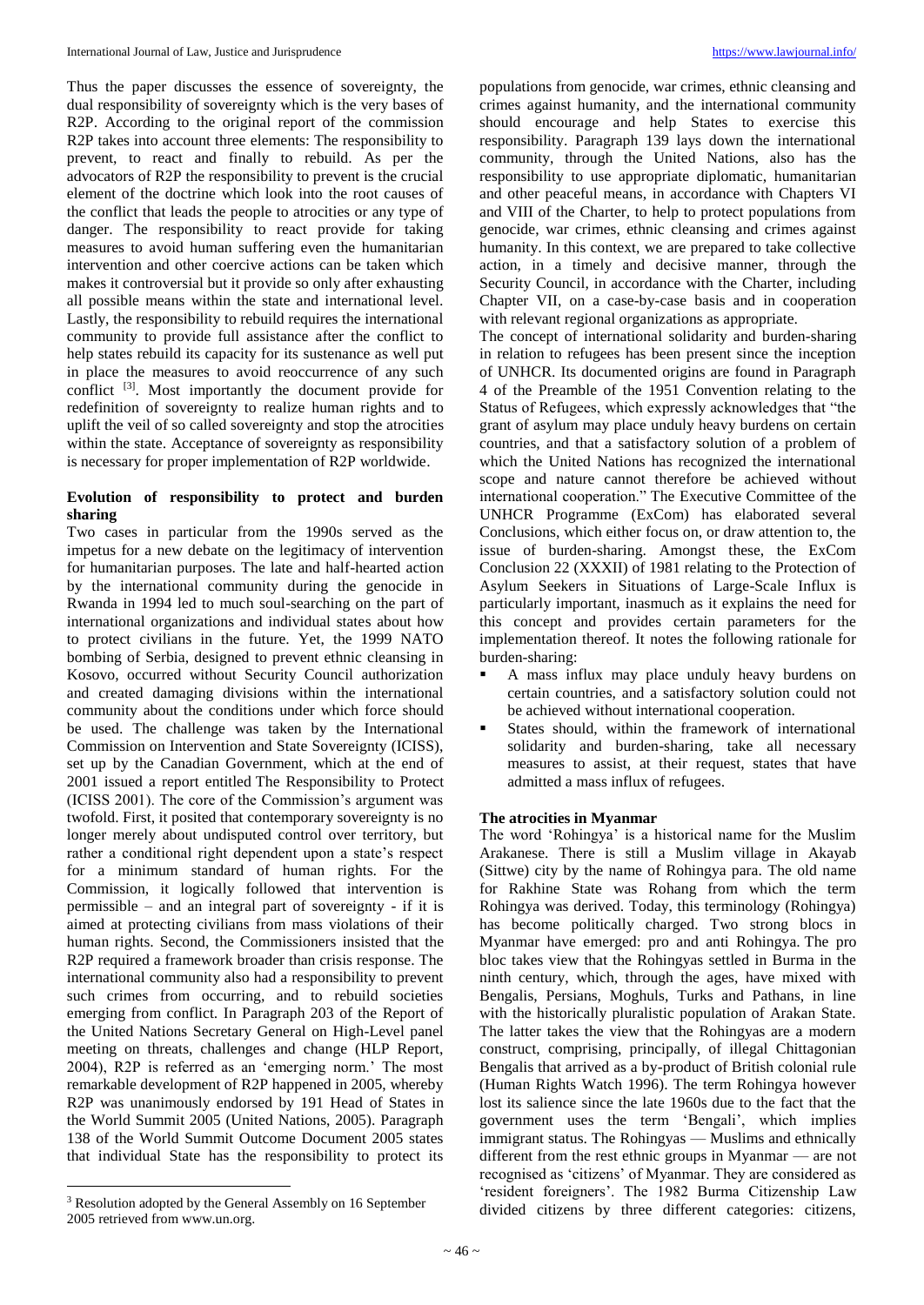associate citizens, and naturalized citizens. Citizenship status comes with three colour coded citizenship scrutiny card (pink, blue and green respectively (Human Rights Watch, 2008; Ullah, 2011; 2014). They also suffer deprivation of the rights to education and health services, property and ownershipand even the right to marry and procreate. In a series of attacks beginning on June 2012, villages where the Rohingya reside were targeted by the Arakanese mobs. Due to the violence, thousands of Rohingya have been fleeing to other countries, especially to Bangladesh, Thailand and Malaysia. As of end of April 2014, a total of 144,300 Myanmar refugees and asylum seekers have been registered with UNHCR in Malaysia, with 36,290 of them are Rohingya (UNHCR Malaysia, 2014). The government reported that 77 people were killed and 109 were injured (Ministry of Foreign Affairs, 2012). In term of the number of casualties, the Rohingya were more affected than the Arakanese. In the June and October 2012 series of violence, 134 Rohingya were reportedly died while 117 suffered injuries (Inquiry Commission, 2013). State of emergency was declared on 10 June 2012 and the Ministry of Foreign Affairs issued a statement that the violence was not one-sided, not a pogrom or genocide of Rohingya committed by the Arakanese. (Ministry of Foreign Affairs the Union of Myanmar, 2012); witnesses interviewed however said that the police officers were present in the vicinity of the area where the armed gangs massacred the unarmed Muslims and acted as mere. This statement suggested the involvement of State's agencies in the violence. The Human Rights Watch (HRW) released satellite images showing 35 acres area of destruction including hundreds of buildings and house-boats, all raged by fire showing the widespread attack targeting the areas with Rohingya population (HRW, 2012). The violence that occurred in October 2012, March and June 2013 respectively were more organised and directed towards Muslims in general, not only the Rohingya. The October attacks resulted in 88 deaths, while 129 people were injured including children. The violence that broke out in June 2013 was sparked by a murder of a Buddhist woman at a gas station in Lashio, where mobs gathered demanded the assailant to be handed over to them. Upon refusal, the gang attacked the Muslims in Lashio. In January 2014, the UN High Commissioner for Human Rights, Navi Pillay, received credible information of the killing of 48 Rohingya in two incidents on 9 and 13 January 2014 and demanded the government to investigate (UN News Centre, 2014). Earlier in 2012, Pillay expressed concerns over reports of human rights violations however produced briefing paper in which its findings are consistent with the reports by Associated Press, The Irrawady, Arakan Project, Fortify Rights and Medicins Sans Frontier (BROUK, 2014). The aid workers complained that there were wide spread animosity against them and the local aid workers were threatened with attack if they helped the Rohingya. In February 2014, the NGO, Doctors without Borders was banned from Myanmar, while in February 2014, Maltesar International was not allowed into Myanmar to resume aid operations. On 27 and 28 March 2014, the Arakanese mobs attacked Maltesar International office, which forced the police to fire warning shots and evacuated the organisation's staff after their private residences were attacked. Rakhine Inquiry Commission was established on August 2012 to violent incidents and released its report in July 2013

(Inquiry Commission on Sectarian Violence in Rakhine State, 2013). The HRW in its 2014 report expressed disappointment with the government's response to violence by the Buddhist extremists and the lack of initiative to bring the perpetrators to justice (HRW, 2014). The government of Myanmar holds responsibility to protect its population from the four crimes of mass atrocity but the government treatment for the Rohingya is far from meeting the international standard. Thus, the above evidences draw a conclusion that despite the government promise to control the crisis, violence and discrimination against the Rohingya still increase. This article argues that the government's efforts are insufficient to provide long-term solution to protect the Rohingya.

## **Application of R2p in Myanmar**

United Nations endorsed R2P to prevent four types of humanitarian crisis: genocide, war crimes, ethnic cleansing and crimes against humanity and the government of Myanmar has manifestly failed or is unwilling to protect its population from such mass atrocities. As currently understood by Member States, R2P has three components or 'pillars': the protection responsibilities of individual States; the international community's role in assisting States to fulfill their responsibilities (capacity-building); and the international community's residual responsibility for timely and decisive response.

Genocide is defined in Article 2 (a) to (e) of the United Nations Convention on the Prevention and Punishment of the Crime of Genocide 1948. Physicians for Human Rights (PHR) conducted a field research in March, April and May 2013 to analyse and assess the patterns of extreme violence from various sites in Myanmar and reported the government's failure to manage the Rohingya crisis. PHR also concluded that the dissemination of hate speech, mpunity for most perpetrators and the government's inaction pose a serious threat of genocide.

In his January 2009 report, the Secretary General makes clear that renegotiation of R2P is not on offer, and that the provisions of the Outcome Document define the "authoritative framework within which the United Nations system and its partners can seek to give ... institutional life" to the principle. This decision to narrow the scope of the principle makes consensus more likely within the United Nations, and will persuade reluctant Member States to consider the package of measures Ban Ki-Moon has developed for each of R2P's three 'pillars". He also insists that the structure of R2P "relies on the equal size, strength and viability" of each of these pillars, and that one form of response cannot be allowed to outstrip the others. The implementation package has four programmatic components:

- **1. Capacity building:** Consistent with the responsibilities elaborated under 'Pillar 2' Ban Ki-Moon's report calls on the international community to help States meet their inherent responsibilities to protect their populations. The tools for doing so include confidential or public suasion, education and training, and other forms of material assistance. The institutions and agents identified as key to this assistance include:
- The Office of the High Commissioner for Human Rights (which can assist in the creation of national constitutions and legislation that provides for and protects human rights);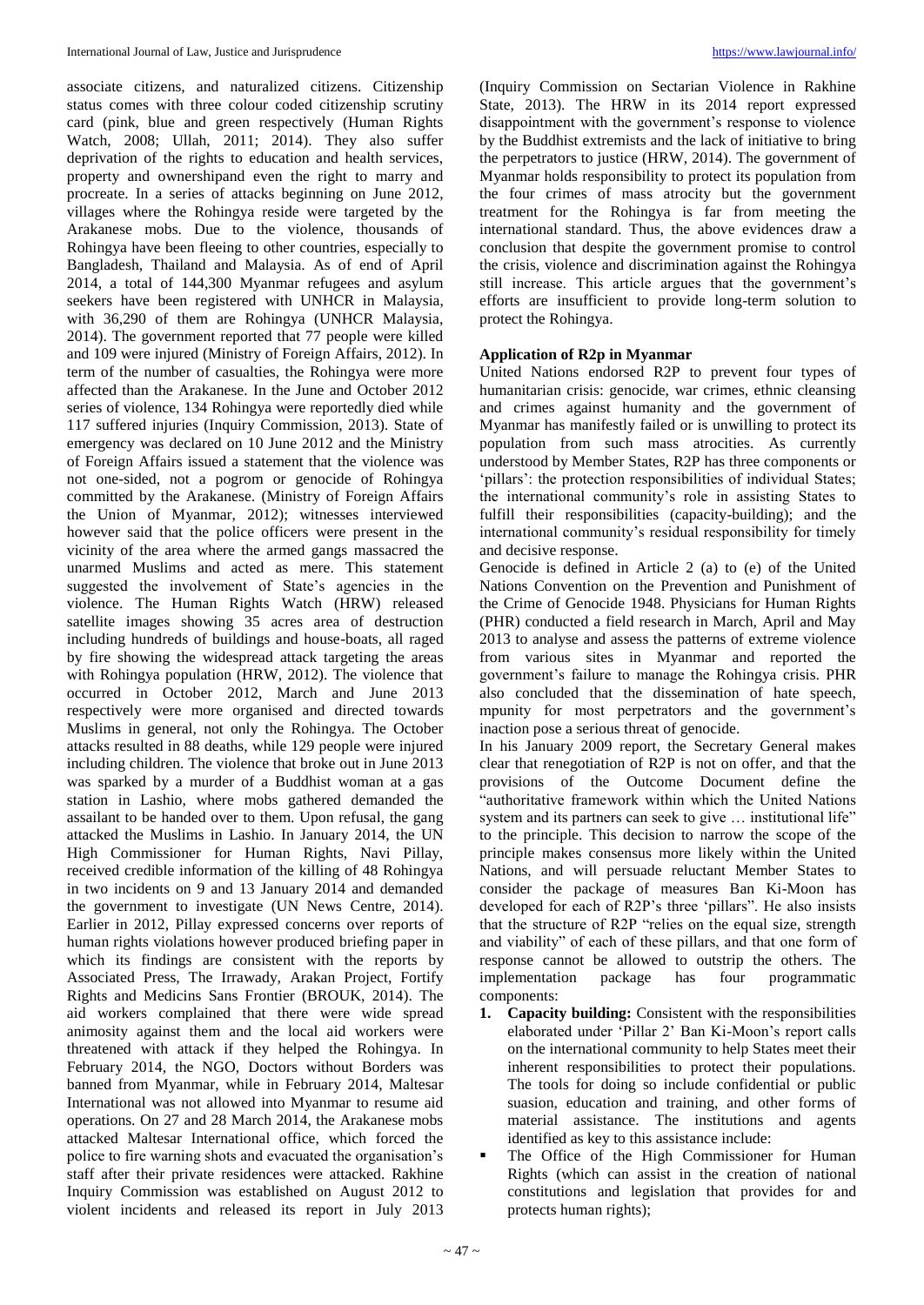- International and national development agencies (which can promote 'good governance' and human rights protection through their aid programmes);
- The newly established Peace building Commission (which can help restore stability and economic development post-conflict, so as to prevent future atrocities);
- Special Representatives of the Secretary-General (who can offer training and education on issues such as child protection and the prevention of genocide); and
- A series of regional organizations (which can share best practices from other geographies on how to build institutions that can help to prevent or diminish the threat of the four crimes).
- **2. Early warning and assessment:** The Secretary General's report is heavily focused on prevention, which reflects his belief that the international community needs more options for its involvement beyond the use of military force. Developing this capacity for early warning within the UN is viewed as having three main requirements: the timely flow of accurate and relevant information about the preparation or commission of mass atrocities within a country; a strong capacity within the UN to assess that information and understand its implications; and easy access to the Secretary General and the Security Council so that the analysis and recommendations can be acted upon. Ban Ki-Moon's report suggests that one way to strengthen this institutional capacity is to consolidate the analysis and sharing of information in a single office for the Prevention of Genocide and the Responsibility to Protect.
- **3. Timely and decisive response:** Where Pillars 1 and 2 prove insufficient to protect populations, and States are 'manifestly failing' in their responsibilities, the international community must respond in a timely and effective way. Ban Ki-Moon's report indicates that this response should occur through the institutions of the UN (primarily the Security Council and General Assembly) and not through unilateral action outside of them. He also insists that the international community's options are not limited to the use of violent means. Thus, the recommendations include improvements to the Secretary-General's mediation capacity (his 'good offices' function), more systematic application of diplomatic and financial sanctions, and the use of UN missions to deliver strong messages to political leaders about their legal obligations and the possibility of prosecution under international criminal justice. With respect to the Security Council, the report calls for greater activism on the part of the Secretary-General in bringing matters to the Council's attention, improving the transparency of the Council's decisions, securing sufficient resources for military missions, and developing clearer mandates for the protection of civilians.
- **4. Collaboration with regional and sub-regional organisations:** Finally, the operationalization of R2P relies heavily on better collaboration between the United Nations and organizations at the regional and sub-regional level. Ban Ki-Moon's report focuses on

ways in which the UN could help to build regional capacity, but also to learn from different regions' experiences with measures to build state capacity and prevent conflict.

Thus UN must not act alone and should move with regional organisation (ASEAN) and the private actors within the UN system. It must be a tri-parte action involving the government of Myanmar, ASEAN and UN. According to the principle of R2P, the government of Myanmar carries the primary responsibility to provide security to each and everyone in the country, and disregard their creed, ethnicity or religion. Despite the government's stern policy denying the Rohingya with the right of citizenship, they are living within territorial jurisdiction of Myanmar, thus entitles them for protection from mass atrocities. The government must uphold the rule of law and hold accountable those who incite and complicit in the violence. In the context of Myanmar, as a country moving towards democracy, it should embrace the rule of law as the most fundamental principle. The government must work on independent and properly functioning judiciary which is a prerequisite of rule of law. The United Nations' Development Programme identified four keys areas crucial for the establishment of rule of law in crises-affected and fragile situations. They are: (i) dealing with a legacy of violence, (ii) increasing safety and security for all, (iii) building confidence through accessible and effective justice and security institutions, and (iv) improving the delivery of justice and security for women (United Nations Development Programme, 2014). The government must embrace the multiethnic character of the country and should seriously develop plan of reforms towards national reconciliation and democracy.

The most pivotal step is for the government to review some provisions in the Citizenship Act 1982, which are discriminatory against the Rohingya and contrary to the standard of international human rights law. The Rohingya has a significant historical and legal nexus with the country and should be accorded with rights due to them - the most important of all is the right of citizenship. Smith deliberates the advantages of the working of regional mechanism as it involves fewer States, thus the political consensus is easier to be achieved. Besides, States in the same region are relatively close with respect to tradition and culture. ASEAN is in the perfect position to act critically on Myanmar; however, it has so far failed to take a strong political stand in the Rohingya crisis. The newly formed ASEAN Intergovernmental Commission on Human Rights (AICHR) provides a regional forum through which ASEAN can increase pressure on the government of Myanmar and it is expected to provide tangible steps for the resolution of cases of human rights violations in Myanmar. However, AICHR does not have any significant effect in upholding human rights because it does not have a means of support for human rights and the power to punish violators of human rights in ASEAN. Myanmar has continuously undermined ASEAN's credibility and competency as a dynamic regional body, and unless ASEAN acknowledges its responsibility, Myanmar will continue to drag down its ability to work for regional security and prosperity. ASEAN must draw international attention to the issue of Rohingya and strongly condemn the blocking of humanitarian aids and the rampant violations of human rights committed by the police, army, security forces, monks and the laymen.